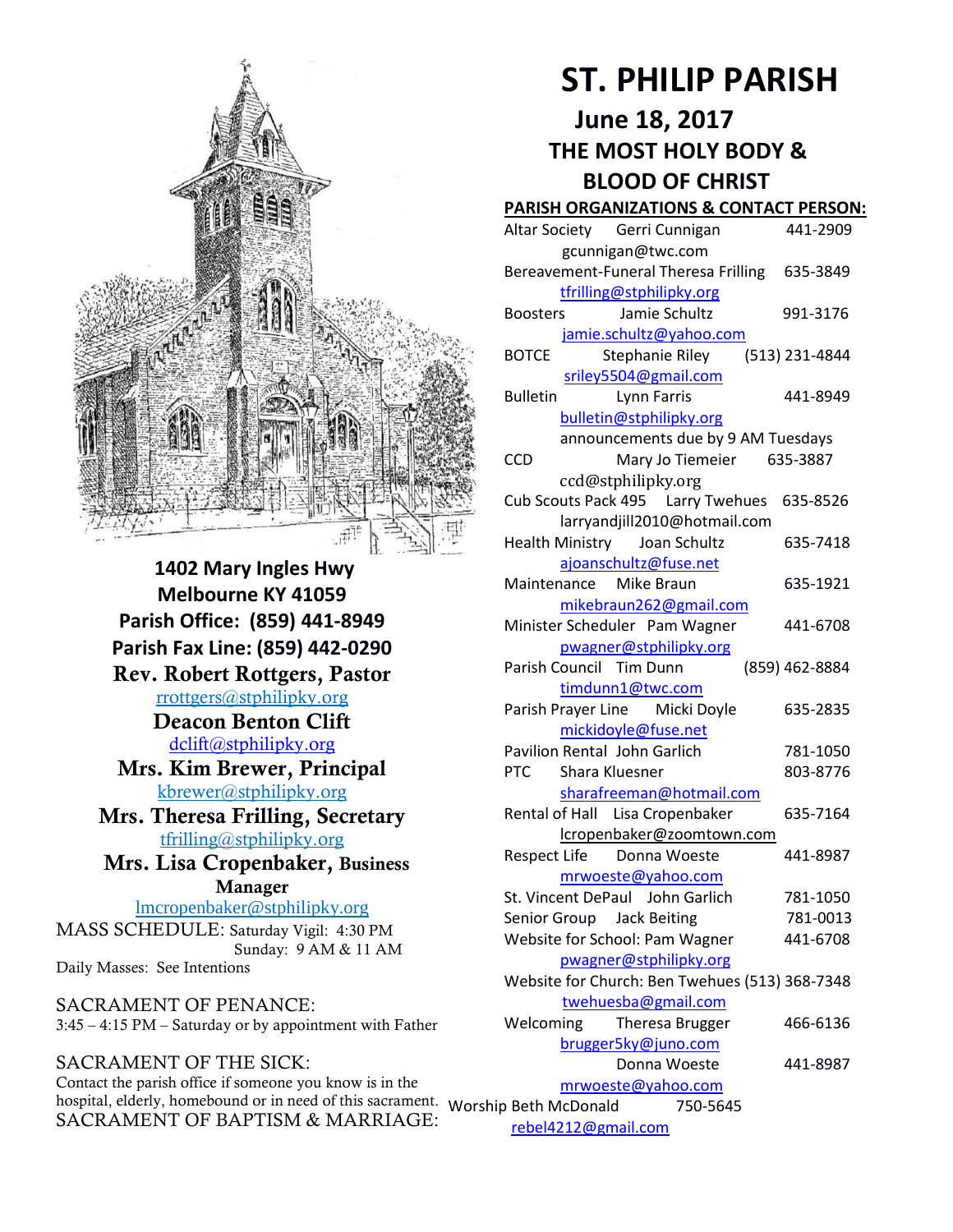## **MASS INTENTIONS:**

#### **Sunday, June 18**

**4:00 PM** Linus "Mike" Neltner **FESTIVAL** 9 AM Henry Lou Kramer 11 AM Velma Gubser

## **Tuesday, June 20**

7:00 PM Living & Deceased of St. Philip Parish

## **Wednesday, June 21**

8:30 AM Katherine Vogel

## **Friday, June 23**

8:30 AM Margaret Vogel

## **Sunday, June 25**

| 4:30 PM | Kate Geiger               |
|---------|---------------------------|
| 9 AM    | Thomas H.                 |
| 11 AM   | McMullen & Vogel Families |

### **STEWARDSHIP**

Collection from June  $11^{th}$ : \$4,626.00 Utility: \$149.00 Endowment: 25.00 Norbert Frilling Fund: \$60.00

# THANK YOU FOR YOUR GENEROSITY!

# *OTHERS FIRST* **– JUNE**

We have selected Brighton Center for our June collection. They need children's underwear and socks. Let's see if we can fill up the wicker chest in the side vestibule with lots of items for the children. Thank you for your generous support of *Others First*. June begins a new cycle for our parish outreach program. Please watch for more information in future bulletins for *Others First* schedule for July 2017 through May 2018.

## **FLOWERS ON THE ALTAR:**

The flowers on the altar this week are in honor of all St. Philip's parishioners.

## **ST. PHILIP SENIORS:**

Our June meeting will be Monday, the  $19<sup>th</sup>$ , in the parish center. Anyone age 55 and older is welcome to attend these meetings. If you have any questions, please contact Jack Beiting (781.0013).

## **SACRED HEART RADIO:**

For Catholic programming, news and prayer, check out Sacred Heart Radio on 740 AM or 89.5 FM.

# **FESTIVAL WEEKEND!**

Thank you for visiting with us this weekend! Please enjoy our festival and famous dinners. We are so glad you are here!

# **HEALTH MINISTRY NOTES:**

There will be no blood pressure screening in June. We will screen in July and then every other month. Please save the date: September  $30^{th}$  & October 1<sup>st</sup>: flu vaccine here after Masses. More info later.

# **UPDATES FOR YOUR CONTACT INFO:**

Several parishioners have discontinued their landlines and only use their cells. If you have changed your telephone number or address, please give the rectory a call so we can update our files. Thank you.

## **ANNUAL SERVER TRIP:**

Our trip to Coney Island will be Thursday, June 29<sup>th</sup>. Please turn in permission slips by June  $18<sup>th</sup>$ . If you have any questions, please contact Beth McDonald [\(859-750-5645\)](tel:(859)%20750-5645).

#### **NCC NEWS:**

Please visit the school website [\(www.ncchs.com\)](http://www.ncchs.com/) for information about summer camps, clinics and try outs for drama, sports and cheerleading. Or, please call the school office (292.0001). Officer hours for summer are Tuesday, Wednesday and Thursday 8:00 a.m. – Noon

#### **VIRTUS REMINDER:**

The June bulletin has been posted and is due on Tuesday, July 4<sup>th</sup>. Thank you for keeping your account current.

#### **BBHS NEWS:**

**SUMMER CAMPS:** Get all the information for basketball, soccer, cheer, and drama camps for this summer on our website

[www.bishopbrossart.org/page/events](http://www.bishopbrossart.org/page/events) or if you have questions call the school office (635-2108).

### **GOOD NEWS FROM BBHS:**

The following members of our parish received honors for the fourth quarter this year:

FIRST HONORS: **Shelby Doyle – Kylie Harden – Kory Quitter – Maggie Verst – Kaylee Sandfoss – Allison Schultz – Natalie Smith – Abby Twehues – Lily Cropenbaker – Sydney Harden – Paige Schultz and Luke Verst.**

SECOND HONORS: **Mya Mairose – Alexus Twehues Carly Kramer – Zak Mairose and Andrew Maus.** Congratulations!

**I am the living bread that came down from heaven, says the Lord; whoever eats this bread will live forever.**